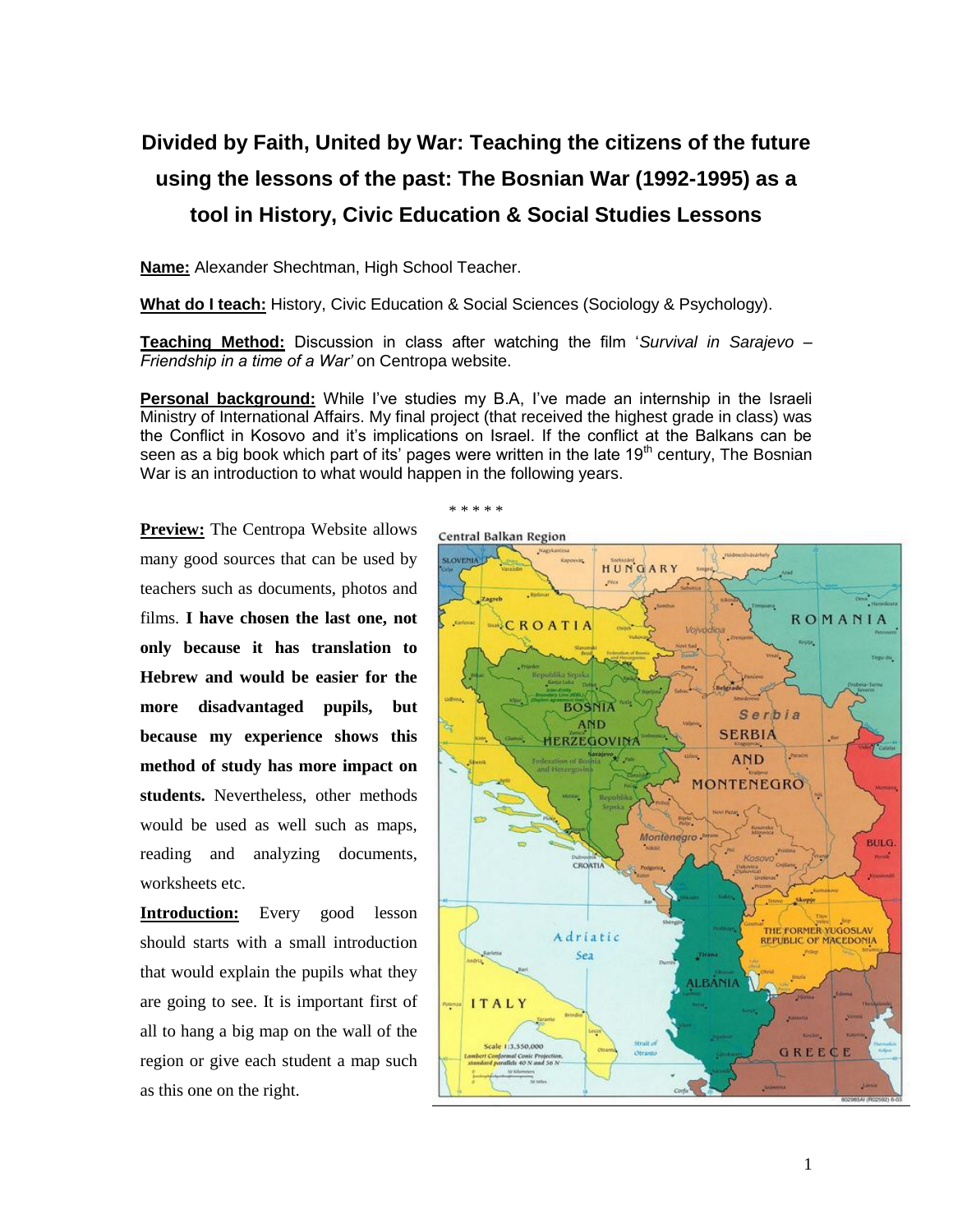Second, several minutes should be dedicated in order to explain to them why The Bosnian War was one of the most destructive of the late 20th century. The reason may be seem a little foolish to us as adults, but we should remember that this generation of students was born after this war and in sees it as far history at the best case and never heard of it at the worst case scenario.

Most of the Israeli students are familiar with Second World War and consider it as the most important one. The Bosnian war was not maybe a world conflict, but it's important to emphasize before the pupils, that of a population of around four million people in 1992, two million were made refugees. In the three and a half years of conflict, more than 100,000 were killed. Sarajevo suffered the longest siege of any city in modern times, spanning the duration of the war. Ten thousand of its citizens were killed. In addition, The war had been characterized by acts of unspeakable cruelty – rape, torture, mutilation and indiscriminate murder. On April 6, 1992, the Bosnian Serbs began their siege of Sarajevo. Muslim, Croat, and Serb residents opposed to a Greater Serbia were cut off from food, utilities, and communication. For three years, food was scarce and the average weight loss per person was more than 30 pounds. More than 12,000 residents of Sarajevo were killed during the 43 months of siege.

In the following pages, I would try to offer some of the issues that are shown in the film, which can be discussed in different classes. These issues could of course be mixed but I believe it would miss the point. The introduction, however, would be the same one.

## **Social Sciences Class**



One of the major issues discussed in the movie is the life in Multi-Cultural society. In **Sociology** class, the students learn that 'Multiculturalism' is a term related to communities containing multiple cultures. The Israeli society has also many diversities and the main purpose is to make students understand that should respect each religion, opinion or ideology.

Multiculturalism is seen by its supporters as a fairer system that allows people to truly express who they are within a society, that is more tolerant and that adapts better to social issues. The culture is not one definable thing based on one race or religion, but rather the result of multiple factors that change as the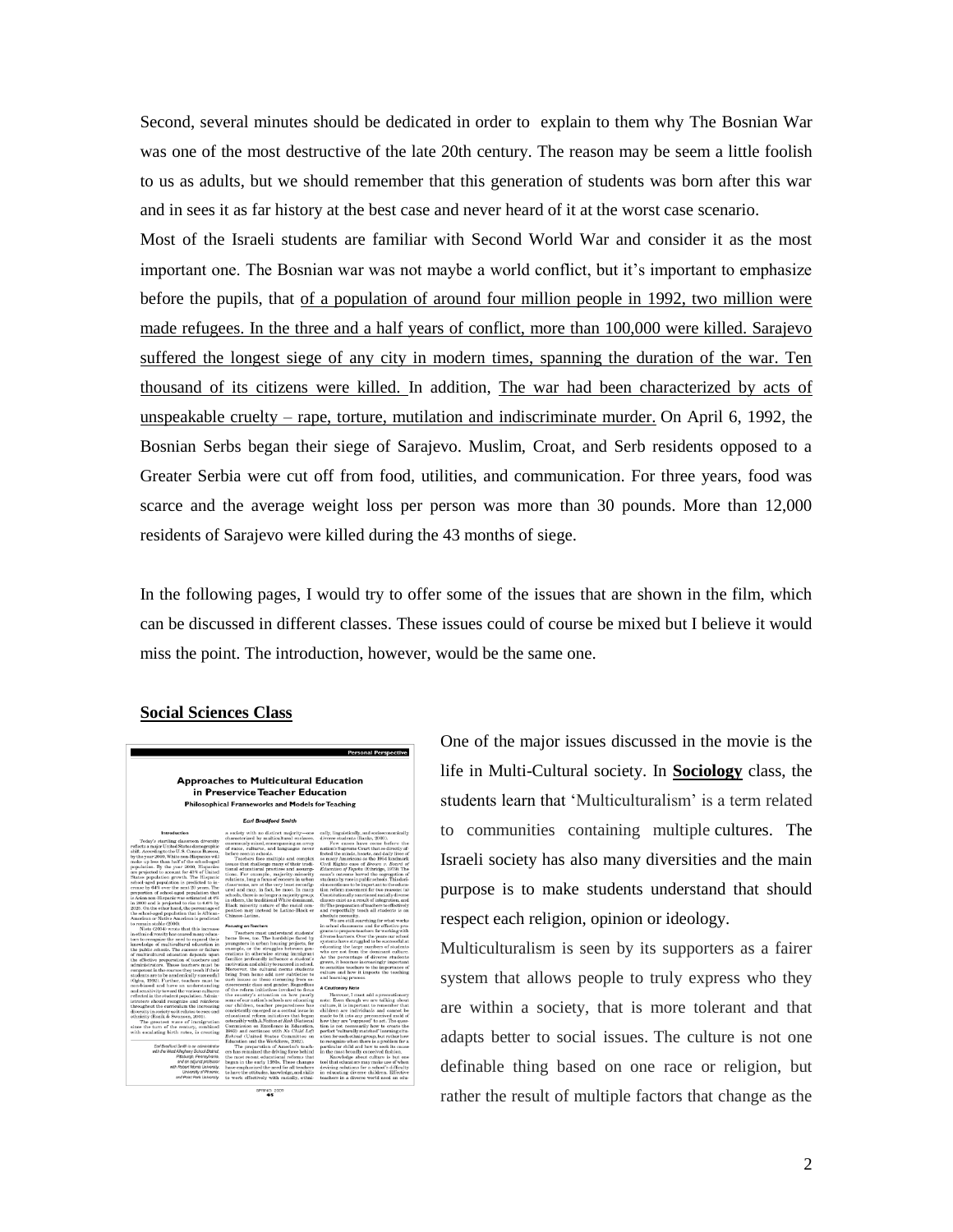world changes. The students would receive a map which would show them the main ethnic majorities in Bosnia before the war. In addition, they would receive a small "pie chart" that would show them how the census describes population structure in its repots.



Ethnic Majorities in Bosnia by area (Yellow: Croat; Green: Muslim; Red: Serb).

The Film can be used as a good example of how normal people had done what the politicians couldn"t or did not believe was possible. The Jewish community of Sarajevo refused to take sides, opened their own humanitarian aid agency inside the city"s synagogue, and was soon joined by their Muslim, Croat and Serbian friends. While the community and those who helped it can emphasize the advantages of the "Salad Bowl Theory" (another name for Multiculturalism), the Serbian policy can show the disadvantages of the racism and ethnic cleansing.

In **Psychology class**, I can use the film to raise other important questions – what makes people help each other? Why some people volunteered to help while others didn"t? This can be connected to a case that students learn about the murder of Catherine Genovese. This murder is



mostly remembered by many because two weeks after the murder, a newspaper article reported the circumstances of her murder and the lack of reaction from numerous neighbors. For more than half an hour thirty-eight respectable, lawabiding citizens in Queens watched a how killer stalk and stab a woman while on one

had interfered. The public view of the story crystallized around a quote from the article by an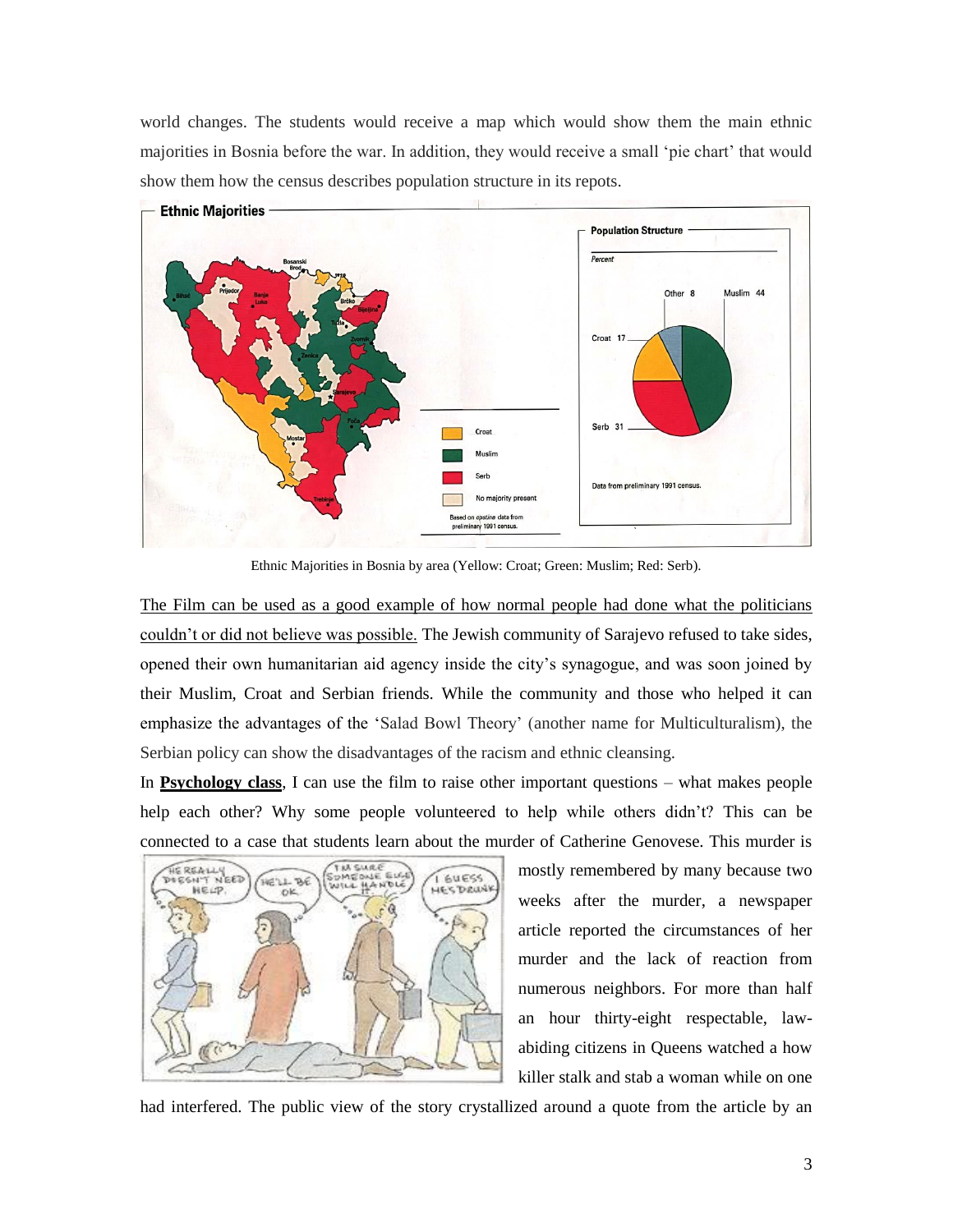unidentified neighbor who saw part of the attack but deliberated before finally getting another neighbor to call the police, saying, "I didn't want to get involved". My point in this lesson would be first of all to see the students' reaction – what would they have done during a siege? Would they help or stay apathetic? My hope is that this movie would make them more emphatic people towards all parts of the Israeli society and not only law abiding citizens.

## **Civic Education Class**

The Issue of "The Bosnian War" can serve me as teacher in several ways in this class. First, it touches the basics of this field study. The state is an independent organization of land and people. It has a territory, which may be as small as Andorra or as large as China. Second, it has a population, which may vary greatly in size and in degree of homogeneity. In addition, this population located within a territory is organized: it possesses specialized governing officials who operate in the name of the land and its people. Another important term is "Sovereignty". This is the quality of having an independent authority over a geographic area, such as a territory.

The students can learn from this case several lessons. **First**, it can serve a good lesson about population. As it was shown before, there were many ethnic groups in Bosnia. It shows that when we speak about a population of the country, it does not necessary means that the people may be of the same race, religion, ancestry and may not even speak the same language.

**Second**, in this war Serbia had violated Bosnia's sovereignty, as the definition of this term means

**"**lack of other authority over state than the domestic authority". Examples of such other authorities could be a non-domestic church, a non-domestic political organization, or any other external agent. At my opinion, one who teaches civic education should always show cases that are



close to the students" world. That means to things that happen here and now and not something that happened in the past (That"s the main difference between it and History though there is a strong connection between them). Therefore, I would like to use this film in order lead to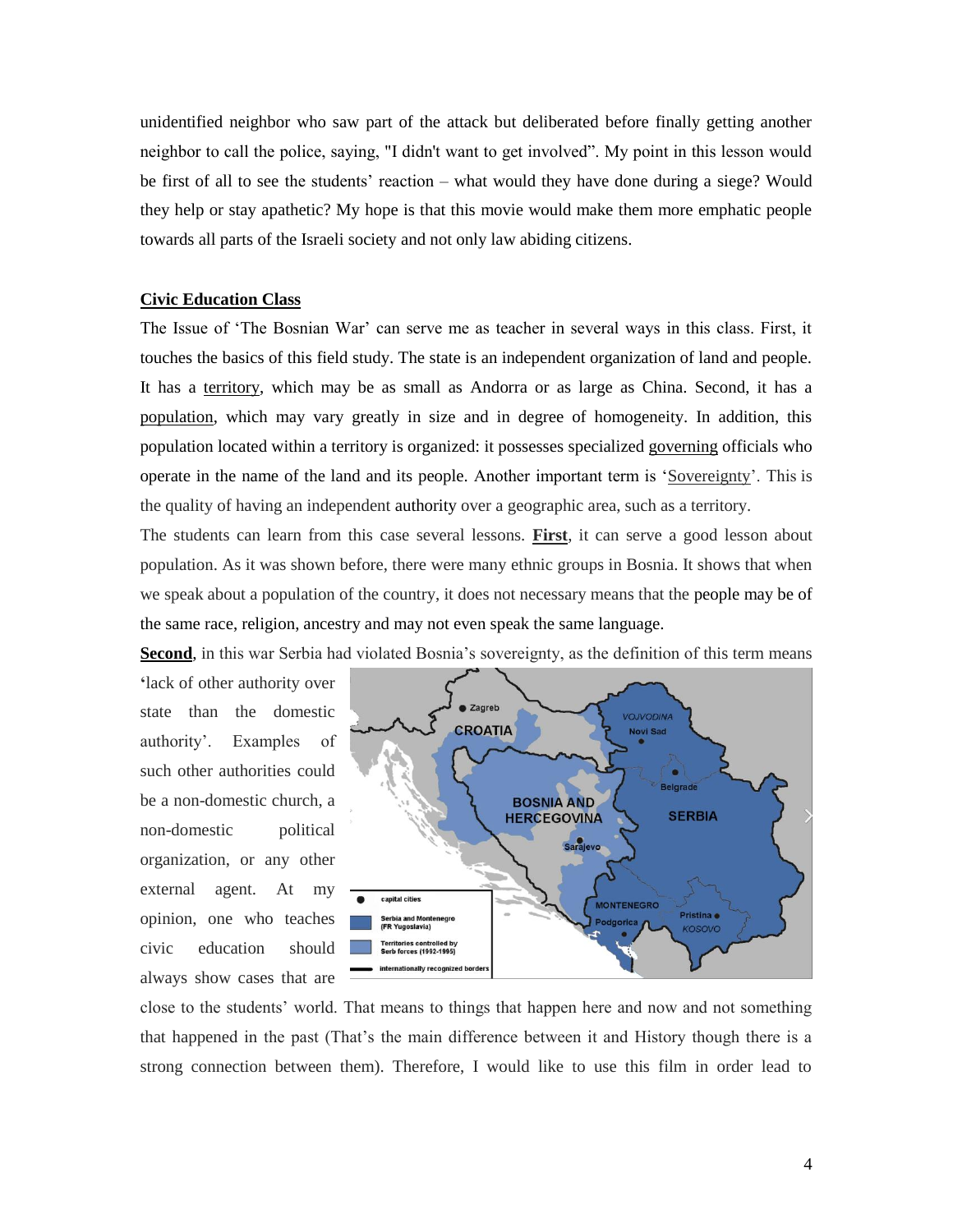discussion about current topical issues as "The Crimean Crisis" in which one country (Russia) is involved in the internal affairs of another country (Ukraine).

**Third**, during the war and in its' later conflicts Serbia had violated human rights. The human rights issue is an important part of the curriculum in this field of study and the case can show them why they considered to be universal – not only other courtiers had interfered in order to stop the ethnic cleansing that happened through the war and those who followed it, but many of the Serbian officials were judged by the International Court of Justice. That can emphasize the students that human rights are not optional but fundamental and the one who violates them would be eventually brought to justice as in the case of the late Serbian president, Slobodan Milosevic.



Another good lesson that can be taught by this movie is by teaching not only human rights but also human morals and human obligatory during a time of a military conflict. Many students ask (some naively and some cynically) what can they already do as teenagers in order to protect the human rights. **The film shows that in a time of a crisis, it is important not only to look for help, but also to look how to help**. While discrimination splits the humanity and causes horrible things (as ethnic cleansing in this war or the holocaust in the Second World War), it is important to understand and internalize that what unites us as humans is bigger that what differs between us. It was not matter if those who served help or those who received it were Jews, Muslims or Christians. Everyone deserved the same treatment and everyone made their part in order to help. This is truly "An inspiring story of friendship and commitment".

## **History Class**

From all the classes, I think this film would be most relevant to the history class. Not only because it describes an historic issue but since it deals with many themes taught in the history lessons, while the film can be connected to them either directly or indirectly.

**First**, the film has a part which describes how the Jewish community paid it debt to **Zejneba Hardaga**. This is would be a very interesting case to tell the Israeli students because it is a story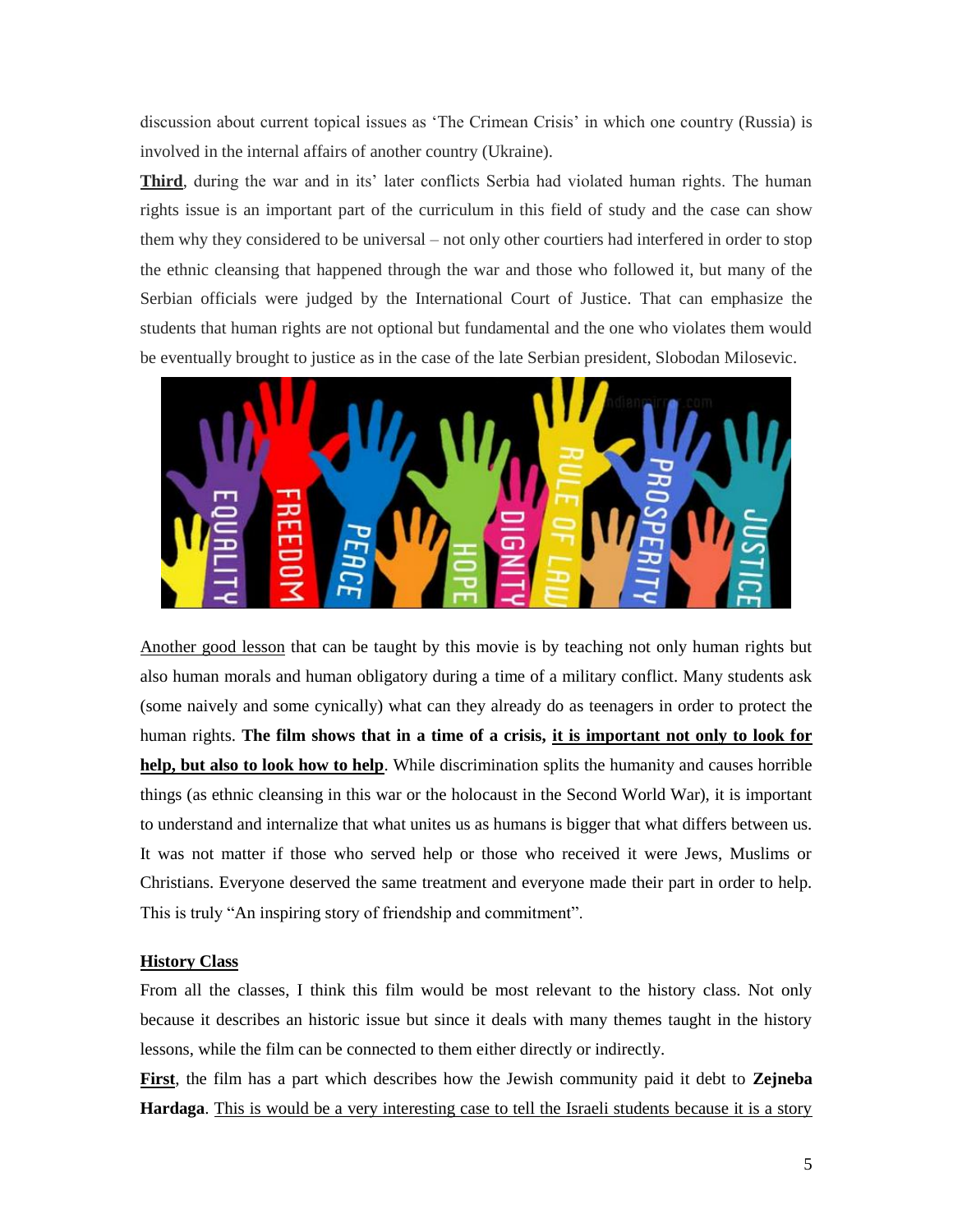of Muslim woman who had saved Jews during the Second World War and received the title of "Righteous Among the Nations". This title of honor is used by the State of Israel to describe non-Jews who risked their lives during the Holocaust to save Jews from extermination by the Nazis. Most of the examples in the history text books refer to Christians who helped the Jews and as a unique case the students are revealed to the story of **Chiune Sugihara**, a Japanese diplomat who served as Vice-Consul for the Empire of Japan in Lithuania, that helped several thousand Jews to leave the country by issuing transit visas to Jewish refugees so that they could travel to Japan. **In a reality in which most of the Jewish students believe the biggest majority of Muslims want to kill them, it is important to remember another periods in history in which the Muslim majority helped the Jewish minority. This can be also an important lesson in teaching the students that they should do more efforts to help the not Jewish minority in the Israeli population to feel more comfortable and reduce the racism towards it.** 

It should be emphasized to the students that Zejneba paid a personal price for helping the Jews as her father was executed by the Nazis after they revealed about his aid. But the Jews they"ve saved



did not forget them and as the late Israeli prime minister, Yitzhak Rabin, says in the film – "You didn"t left the Jews so the Jews would not abandon you". The Joint (The American Jewish Joint Distribution Committee), that offers aid to Jewish communities around the world through a network of social and community assistance programs, had helped her – as well as other not Jewish people – to get out of the Sarajevo, that was under siege, and rescued her life. This would be a good answer to all those students who wonder what does the State of Israel and the Jewish people do in order to help those who helped them today. **Another topic that can be associated to it is** 

**about the criteria one must to fulfill in order to receive the title mentioned above.** 

**Second,** the students can be exposed to the biography of Zejneba by reading a book that was written on her or watching another movie that was made by two Israeli producers about her. It can be seen that after she and her family were saved by Israel, due to the interference of the family which her family helped to save, she moved to Israel. Her daughter and her granddaughter converted their religion to Judaism. The students study many chapters about the Israeli-Arab Conflict so it's most important at my point of view to make this subject balanced. The fact that